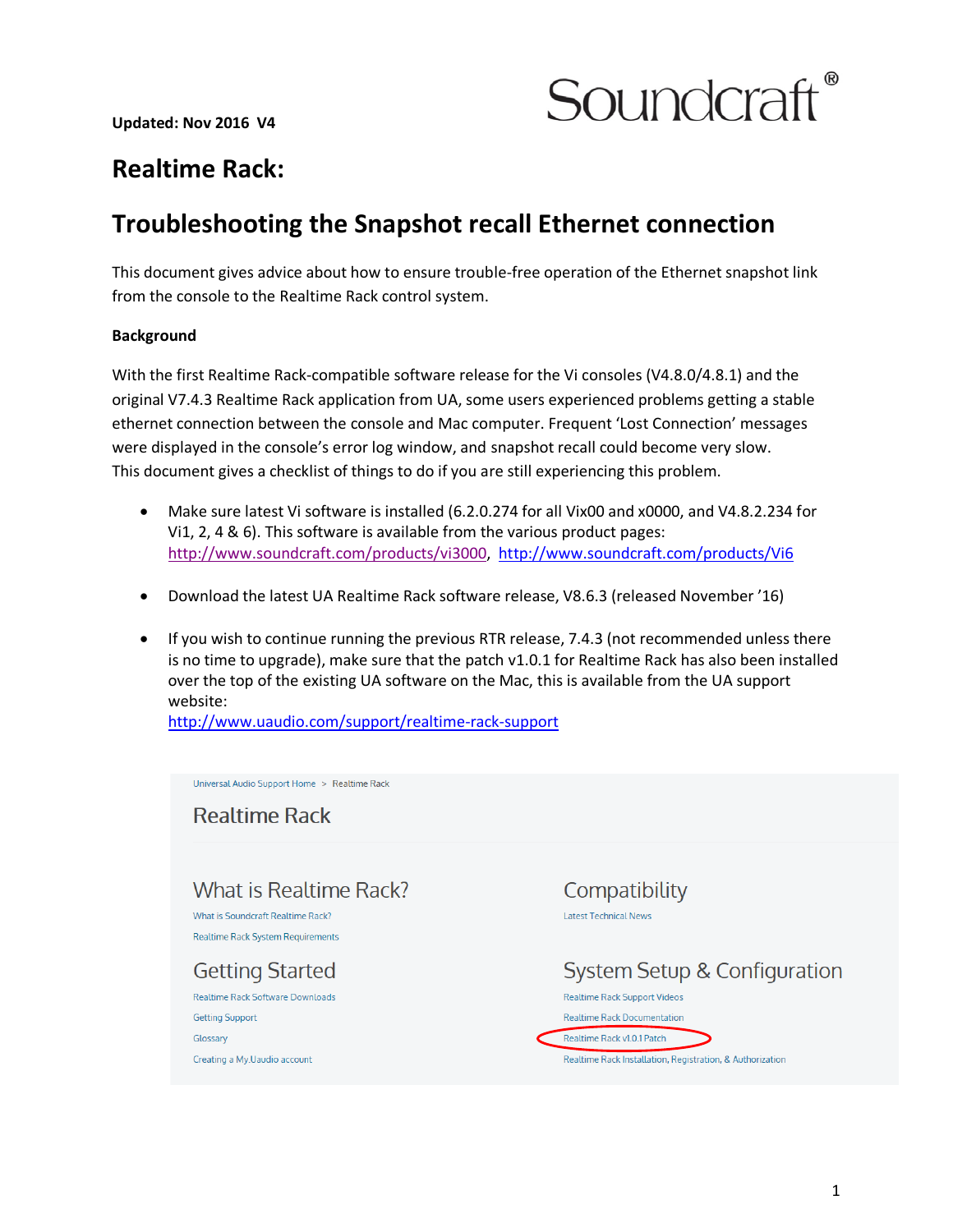- Make sure you have one of the following OS installed on the Mac: Mavericks 10.9 (older OS versions are not supported), Yosemite 10.10 (must be 10.10.3 or later, otherwise it won't be possible to get an Ethernet connection at all). El Capitan 10.11 (10.11.1). Sierra (10.12) is only supported by the latest RTR software, 8.6.3.
- On the Mac's Network settings dialogue, under Ethernet port properties, go to the Advanced button and then 'Hardware' tab and change to 'manual' setting (default is 'auto'), then change the Speed selection to 1Gbps\* and the Duplex setting to 'Full duplex with flow control'. **Make sure the option with '..and energy saving mode' is NOT selected!** This causes the snapshot link to lose connections.

\**For Vi1 or Vi6 consoles, the speed selection should be set to '100Mbps with flow control', as these consoles have older computers with 100Mbps Ethernet interfaces.*

Cancel OK

• **Uncheck** the AVB/EAV mode checkbox (note, screenshot shows this in default 'checked' state)

|                                       |                             | Location: Automatic                                      |                                                                      | Ć                      |
|---------------------------------------|-----------------------------|----------------------------------------------------------|----------------------------------------------------------------------|------------------------|
|                                       |                             |                                                          | <b>Status: Connected</b>                                             |                        |
| FireWire<br>Not Connected             |                             |                                                          | Ethernet is currently active and has the IP<br>address 10.64.75.174. |                        |
| Wi-Fi<br>Off                          |                             | Configure IPv4:   Using DHCP                             |                                                                      | $\hat{\downarrow}$     |
| <b>Bluetooth PAN</b><br>Not Connected |                             |                                                          | IP Address: 10.64.75.174                                             |                        |
|                                       |                             |                                                          | Subnet Mask: 255.255.254.0                                           |                        |
| ThundIt Bridge <><br>Not Connected    |                             |                                                          | Router: 10.64.74.1                                                   |                        |
|                                       |                             |                                                          | DNS Server: 10.64.74.22, 172.16.1.91, 10.10.23.200                   |                        |
|                                       |                             |                                                          | Search Domains: HProUK.ad.harman.com                                 |                        |
|                                       |                             |                                                          |                                                                      |                        |
|                                       |                             |                                                          |                                                                      |                        |
| $^{+}$<br>一卷。                         |                             |                                                          |                                                                      | ?<br>Advanced          |
|                                       |                             |                                                          |                                                                      |                        |
|                                       |                             |                                                          | Assist me                                                            | Revert                 |
|                                       |                             |                                                          |                                                                      | <b>Apply</b>           |
|                                       |                             |                                                          |                                                                      |                        |
| $\langle$<br>$\rightarrow$            | m                           | <b>Network</b>                                           |                                                                      | Q Search               |
| <> Ethernet                           |                             |                                                          |                                                                      |                        |
|                                       | <b>TCP/IP</b><br><b>DNS</b> | <b>WINS</b><br>802.1X                                    | Hardware<br><b>Proxies</b>                                           |                        |
|                                       |                             |                                                          |                                                                      |                        |
|                                       |                             | MAC Address: 40:6c:8f:14:eere9<br>Configure:<br>Manually |                                                                      |                        |
|                                       |                             | 1000baseT<br>Speed:                                      |                                                                      | $\hat{\bm{\varsigma}}$ |
|                                       |                             |                                                          |                                                                      |                        |
|                                       |                             | Duplex:                                                  | full-duplex, flow-control                                            |                        |
|                                       |                             | MTU:<br>Standard (1500)<br><b>AVB/EAV Mode</b>           |                                                                      | ¢                      |
| $\circ\bullet\circ$                   |                             |                                                          |                                                                      |                        |
|                                       |                             |                                                          |                                                                      |                        |
|                                       |                             |                                                          |                                                                      |                        |

 $\overline{2}$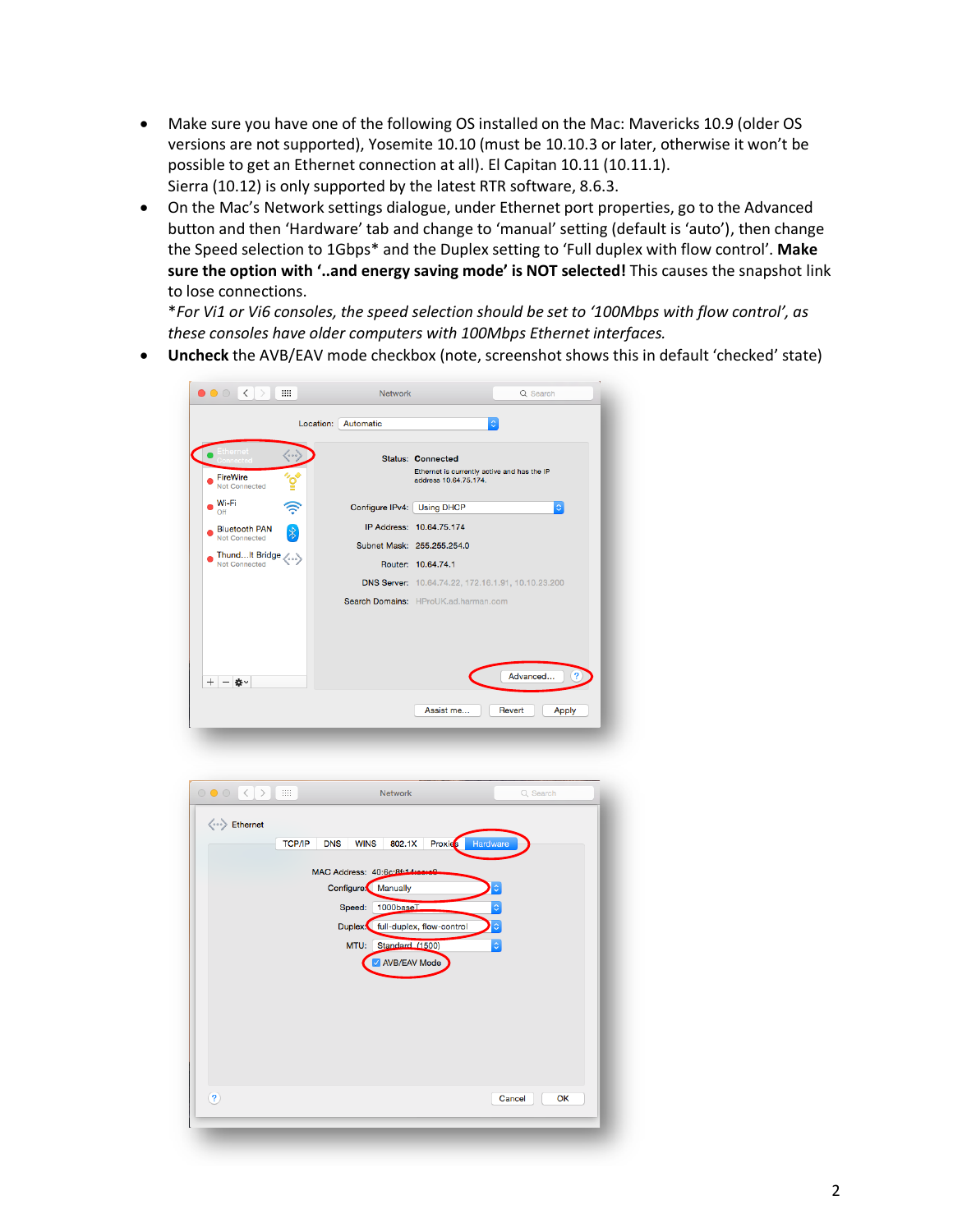**Note** that if you are connecting the console's Ethernet connection to the Realtime Rack's thunderbolt port, as shown in the hookup diagram supplied with the Realtime Rack, you will need to select 'Thunderbolt Ethernet' rather than 'Ethernet' in the left pane of the Network Settings box. There should be no difference between the performance of the control link using either of these methods.

- In the Realtime Rack user guide (available from our website or the UA site), page 35 has additional info about various Mac power management settings that are needed for reliable operation. Ensure you have applied these settings. <http://www.soundcraft.com/products/realtime-rack> -see downloads page for UG.
- When trying to get a valid connection to the Realtime Rack, as indicated by the green UA indicator on the console, remember that the Realtime Rack application has to be running for this to work – it's not enough to have the console and Mac connected to each other and the Realtime Rack connected to the Mac… The **UA Enable** button in Menu-System-Network-Realtime Rack page of console needs to be **ON**, but note that HiQnet enable button in the Network-Address page doesn't have to be ON unless you are also using ViSi Remote and/or AKG Mic monitoring.
- You can still use the Realtime Rack with the console **without** the Ethernet connection being made, any UA snapshots you have stored in an existing Cue list will appear with a red line through the blue UA snapshot icon, indicating that these will not recall. You may also get periodic 'No UA Device Available' messages in the log. This will not affect operation of the console, and these messages can be eliminated by switching off the UA Enable button in the Menu-System-Network-Realtime Rack page.

#### **IP address setup**

For the snapshot link to work, it is essential that a valid IP address setup is made with the console and Mac computer. This means that the IP addresses must be in the same subnet, but not exactly the same address. Once an IP address setup is made, the UA Enable button must be switched ON and if the address setup is correct at both ends and the Realtime Rack application is running on the Mac, a green UA indicator should be seen in the top right corner of the console's master screen.

#### **Whether to use fixed IP address or DHCP mode?**

As far as connection reliability is concerned, it does not matter which of these two methods for assigning IP addresses is used. Typically a fixed address setup is used if there are only two devices and the Realtime Rack and Vi console are connected to each other via a direct cable connection, but a selfassigned IP address can also be used in this type of setup. In this case, select DHCP mode on both the console and the Mac, and wait up to 1 minute for an address (address range 169.254.xxx.xxx) to be automatically assigned to both the console and the Mac. If a wireless router needs to be included in the Ethernet network, because ViSi Remote iPad control/and/or VM<sup>2</sup> microphone monitoring is required, then the console and Mac are connected to the router and DHCP mode can be used on both console and Mac, assuming the router has a DHCP server enabled. If the router does not have a DHCP server enabled, or a switch is being used then a fixed address must be used for the console and Mac. Select MAN mode in the Menu-System-Network-Address page on the console, set the address and subnet required to match the address entered on the Mac in 'manual' mode, and press the SET button.